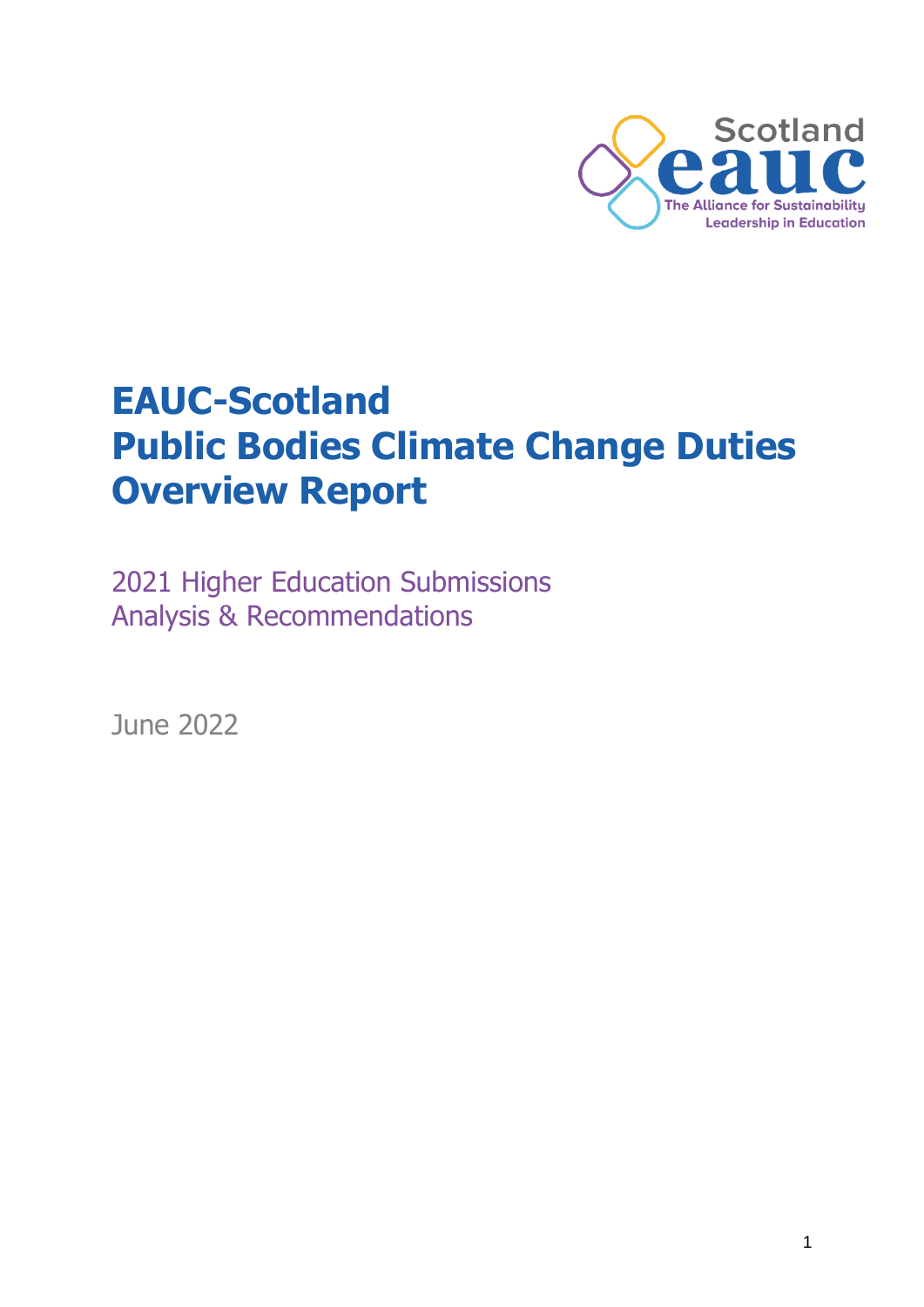# **Contents**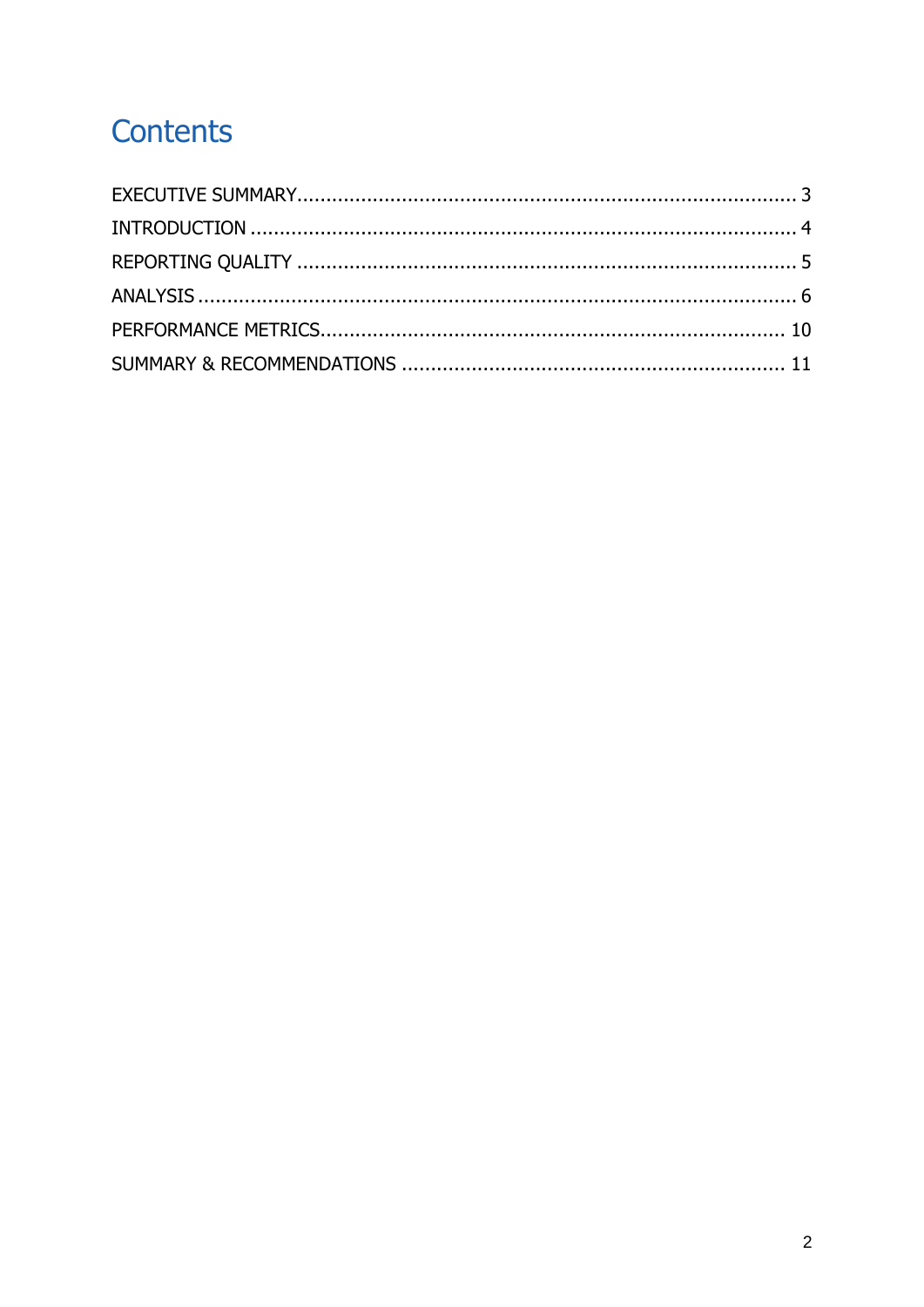### <span id="page-2-0"></span>Executive Summary

Total greenhouse gas (GHG) emissions (net) for the Higher Education (HE) sector reported during 2020/21 were 287,028 tonnes of carbon dioxide equivalent ( $CO<sub>2</sub>e$ ). Total reported GHG emissions have reduced by 15% since 2019/20 and by 28% since reporting began in 2015/16.





Average emissions per full time equivalent (FTE) employee were 6.1 tonnes of  $CO<sub>2</sub>e$  and average emissions per million pounds of budget were  $65.7$  tonnes of  $CO<sub>2</sub>e$ .

There has again been an improvement in the quality of reporting this year and many institutions expanded their operational reporting boundaries to include key sources of emissions like homeworking, international student travel, supply chain and land use.

Forestry and soil carbon sequestration of 8,049 tonnes of  $CO<sub>2</sub>e$  was also reported for the first time this year.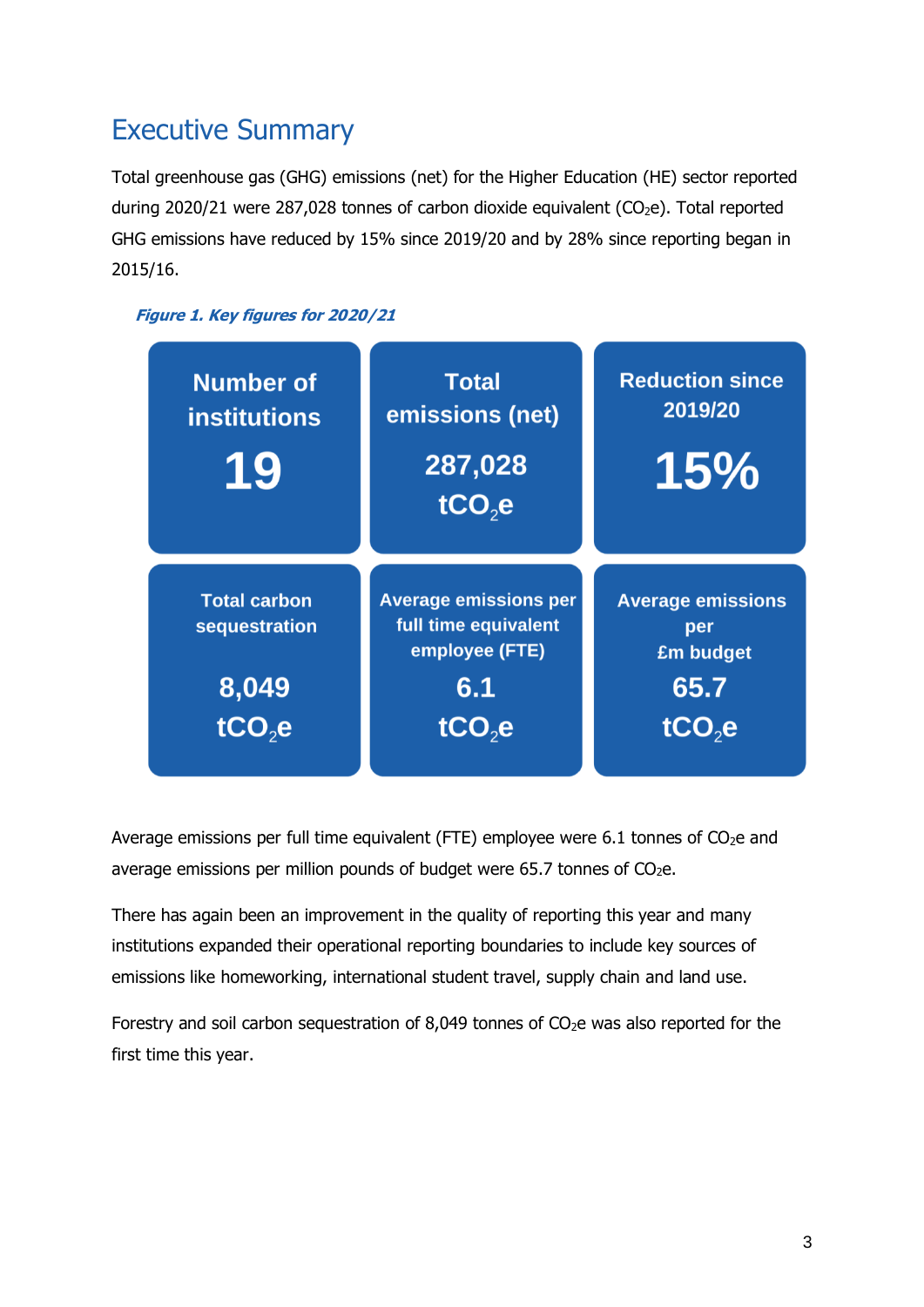# <span id="page-3-0"></span>**Introduction**

The Public Bodies Climate Change Duties (PBCCD) reports from 19 Scottish universities (100% compliance) were submitted for the sixth mandatory year on 30 November 2021.

The data submitted predominantly covered the academic year 2020/21, which included periods of lockdown and travel restrictions. This analysis report will summarise the data and provide comparisons between reporting periods for section three of the PBCCD reports.

Scotland's world-leading climate change legislation set a target date for net zero emissions of all greenhouse gases (GHGs) by 2045. In 2020, the Climate Change (Duties of Public [Bodies: Reporting Requirements\) \(Scotland\) Amendment Order 2020](https://www.legislation.gov.uk/ssi/2020/281/contents/made) set out that from 2022 public bodies will be required to annually report:

- Target date for achieving zero direct emissions of greenhouse gases;
- Targets for reducing indirect emissions of greenhouse gases; and
- How the body will align its spending plans and use of resources to contribute to reducing emissions and delivering its emissions reduction targets.

EAUC-Scotland has continued to offer support to the Higher Education (HE) sector to improve reporting. This year it included:

- Virtual training sessions on improving GHG emissions reporting;
- Group and one-to-one peer review sessions;
- Contributing to the development of the **Public Sector Leadership on the Global** [Climate Emergency Guidance;](https://www.gov.scot/publications/public-sector-leadership-global-climate-emergency/)
- [Briefing Paper on New PBCCD Reporting Guidance for 2022;](https://www.sustainabilityexchange.ac.uk/files/briefing_paper_-_public_sector_leadership_on_the_global_climate_emergency_2021.pdf) and
- Engaging with the Universities Scotland University Secretaries Group on new reporting requirements.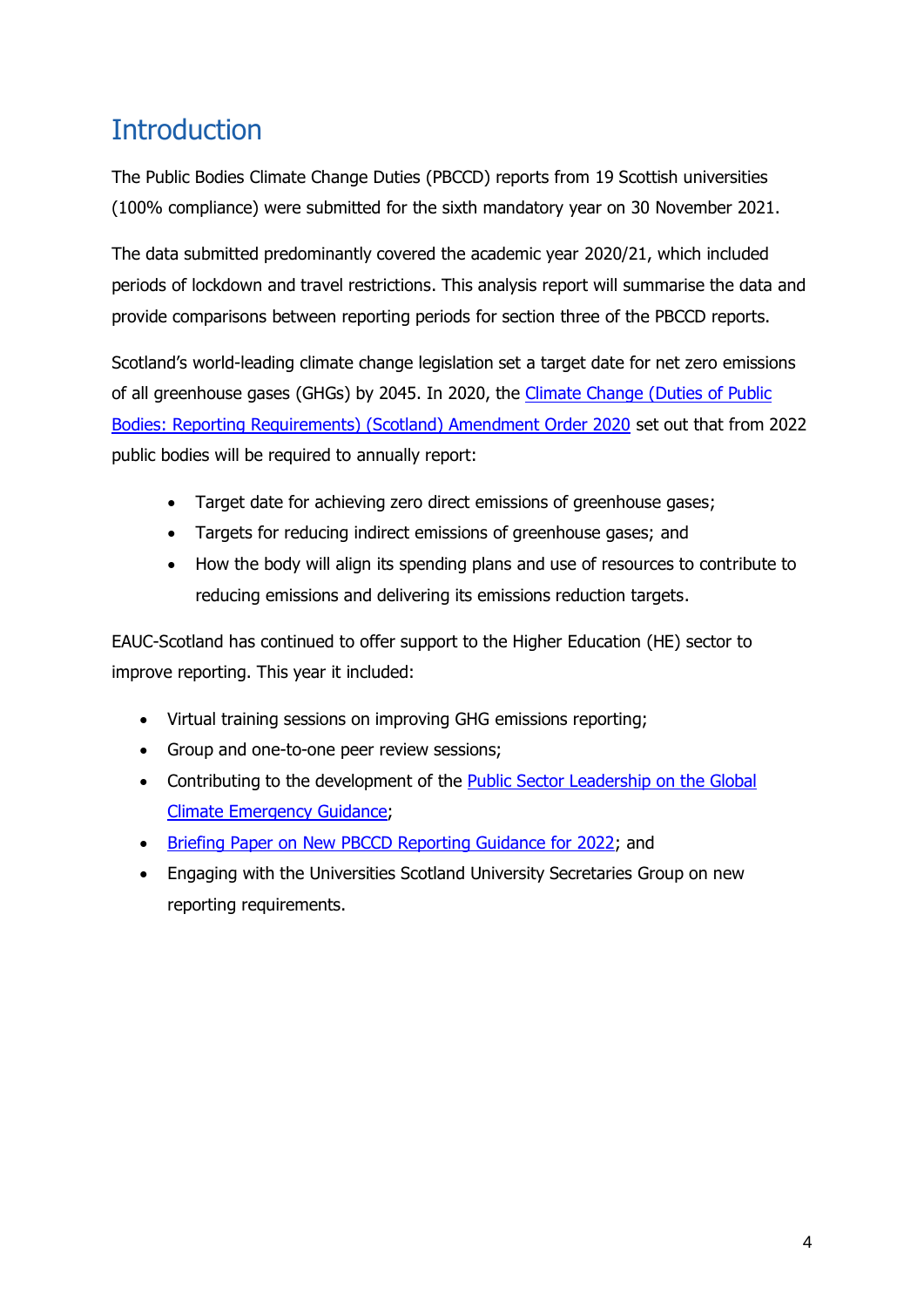# <span id="page-4-0"></span>Reporting Quality

As illustrated in Table 1, there continues to be a wide range of different operational reporting boundaries across the HE sector. However, 100% of institutions are reporting the GHG emissions associated with premises energy consumption, waste & water, 89% are reporting business travel emissions and 68% are reporting home working emissions.

| <b>Emissions</b><br>source   | Number of<br><b>institutions</b><br>reporting | Percentage<br>of total | Change<br>from<br>2019/20 |
|------------------------------|-----------------------------------------------|------------------------|---------------------------|
| Energy                       | 19                                            | 100%                   |                           |
| Waste                        | 19                                            | 100%                   |                           |
| Water                        | 19                                            | 100%                   |                           |
| <b>Business travel</b>       | 17                                            | 89%                    | 个                         |
| Home working                 | 13                                            | 68%                    | new source                |
| Fleet <sup>1</sup>           | 12                                            | 63%                    | ◡                         |
| Commuting                    | 6                                             | 32%                    | 个                         |
| F-gas                        | 7                                             | 37%                    | 个                         |
| International student travel | 2                                             | 11%                    |                           |
| Domestic student travel      | 1                                             | 5%                     |                           |
| Supply chain                 | 4                                             | 21%                    | 个                         |
| Land use & livestock         | 1                                             | 5%                     | new source                |
| Total                        | 19                                            |                        |                           |

#### **Table 1. Percentage of institutions reporting each source of emissions**

The quality of the reports has improved again this year and many institutions have expanded their operational reporting boundaries:

- Thirteen institutions added home working;
- Three institutions added supply chain;
- Three institutions added business travel;
- One institution added f-gas; and
- One institution added land use, livestock, forestry and soil carbon sequestration.

Action: EAUC-Scotland will continue to work with institutions to improve the quality of reporting and expand reporting boundaries in line with the **Public Sector Leadership on** [the Global Climate Emergency](https://www.gov.scot/publications/public-sector-leadership-global-climate-emergency/) guidance.

 $1$  The reduction in fleet reporting is likely due to the transition to electric vehicles (grid electricity consumption)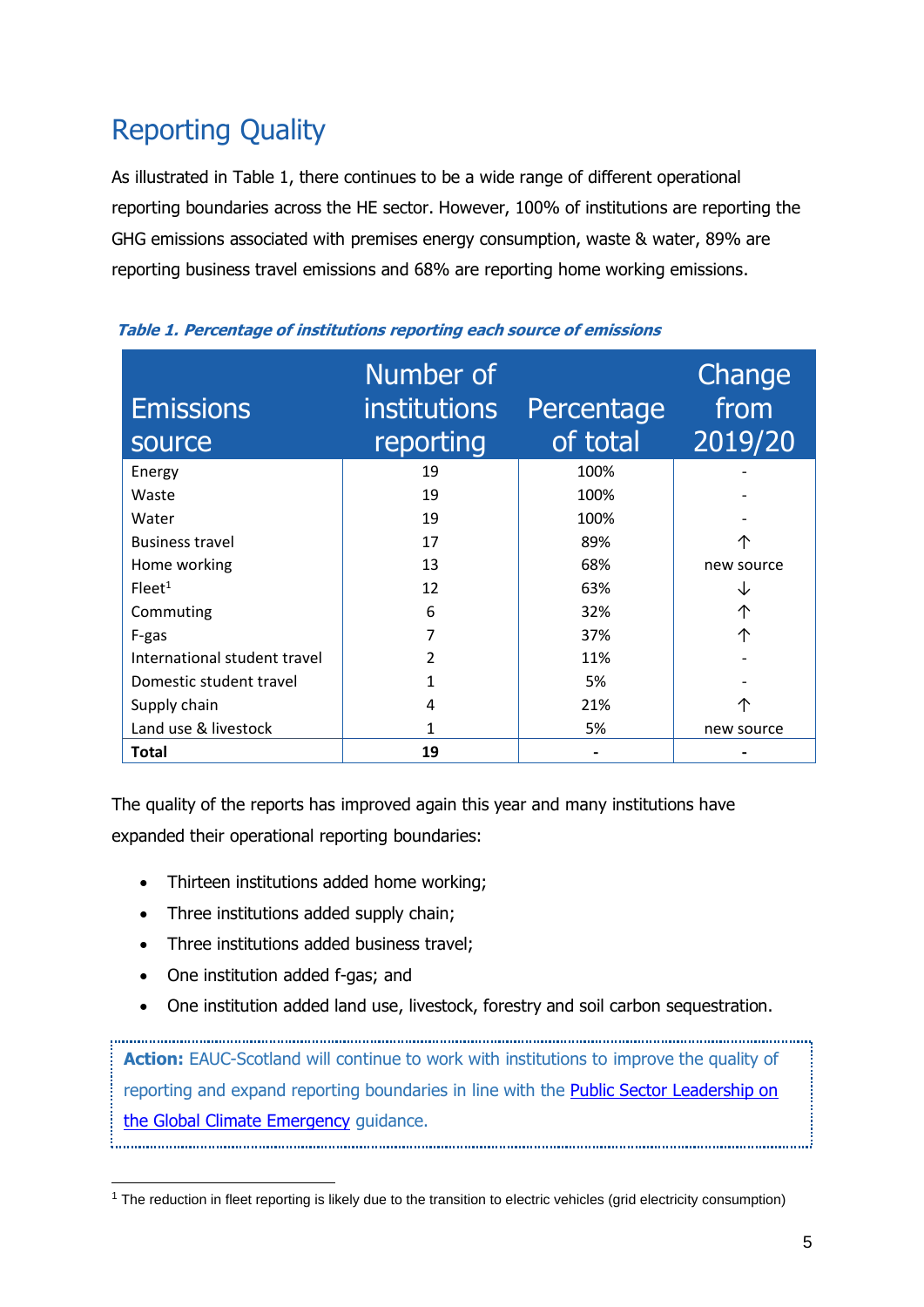### <span id="page-5-0"></span>Analysis

Total reported GHG emissions (net) from the HE sector in 2020/21 were 287,028 tonnes of CO2e. The majority arose from natural gas consumption which contributed 139,559 tonnes of CO2e or 47% of total emissions, followed by grid electricity consumption which accounted for 59,004 tCO<sub>2</sub>e or 20% of total emissions. Supply chain contributed 41,393 tonnes of CO<sub>2</sub>e or 14% of total emissions and livestock and land use contributed 11,616 tonnes of CO<sub>2</sub>e or 4% of total emissions. A full breakdown of emissions can be seen in Table 2.

| Table 2: Total HE Sector emissions 2020/21 |  |  |  |  |
|--------------------------------------------|--|--|--|--|
|--------------------------------------------|--|--|--|--|

| <b>Emissions source</b>                 | <b>HE Sector</b><br>2020/21<br>(tCO <sub>2</sub> e) | Percentage<br>of total |
|-----------------------------------------|-----------------------------------------------------|------------------------|
| Scope 1                                 |                                                     |                        |
| Natural gas                             | 139,559                                             | 47%                    |
| <b>Biomass</b>                          | 771                                                 | 0.3%                   |
| Gas oil                                 | 935                                                 | 0.3%                   |
| Other fuels                             | 2,933                                               | 1%                     |
| <b>Fleet vehicles</b>                   | 1,148                                               | 0.4%                   |
| Livestock & land use                    | 11,616                                              | 4%                     |
| F-gases                                 | 1,790                                               | 1%                     |
| <b>Subtotal</b>                         | 158,750                                             | 54%                    |
| Scope 2                                 |                                                     |                        |
| Grid electricity                        | 59,004                                              | 20%                    |
| Purchased heat                          | 3,730                                               | 1%                     |
| <b>Subtotal</b>                         | 62,734                                              | 21%                    |
| Scope 3                                 |                                                     |                        |
| Electricity transmission & distribution | 5,217                                               | 2%                     |
| Heat transmission & distribution        | 91                                                  | 0.03%                  |
| Waste                                   | 1,592                                               | 0.5%                   |
| Water                                   | 539                                                 | 0.2%                   |
| <b>Business travel</b>                  | 1,848                                               | 0.6%                   |
| Staff commuting                         | 3,864                                               | 1%                     |
| <b>Student commuting</b>                | 2,157                                               | 0.7%                   |
| International student travel            | 9,169                                               | 3%                     |
| Domestic student travel                 | 256                                                 | 0.1%                   |
| Homeworking                             | 7,468                                               | 3%                     |
| Supply chain                            | 41,393                                              | 14%                    |
| <b>Subtotal</b>                         | 73,593                                              | 25%                    |
| <b>Total emissions (gross)</b>          | 295,077                                             | 100%                   |
| <b>Carbon sequestration</b>             |                                                     |                        |
| Forestry                                | 2,450                                               |                        |
| Soil                                    | 5,599                                               |                        |
| <b>Total sequestration</b>              | 8,049<br>$\overline{\phantom{a}}$                   |                        |
| <b>Total emissions (net)</b>            | 287,028                                             |                        |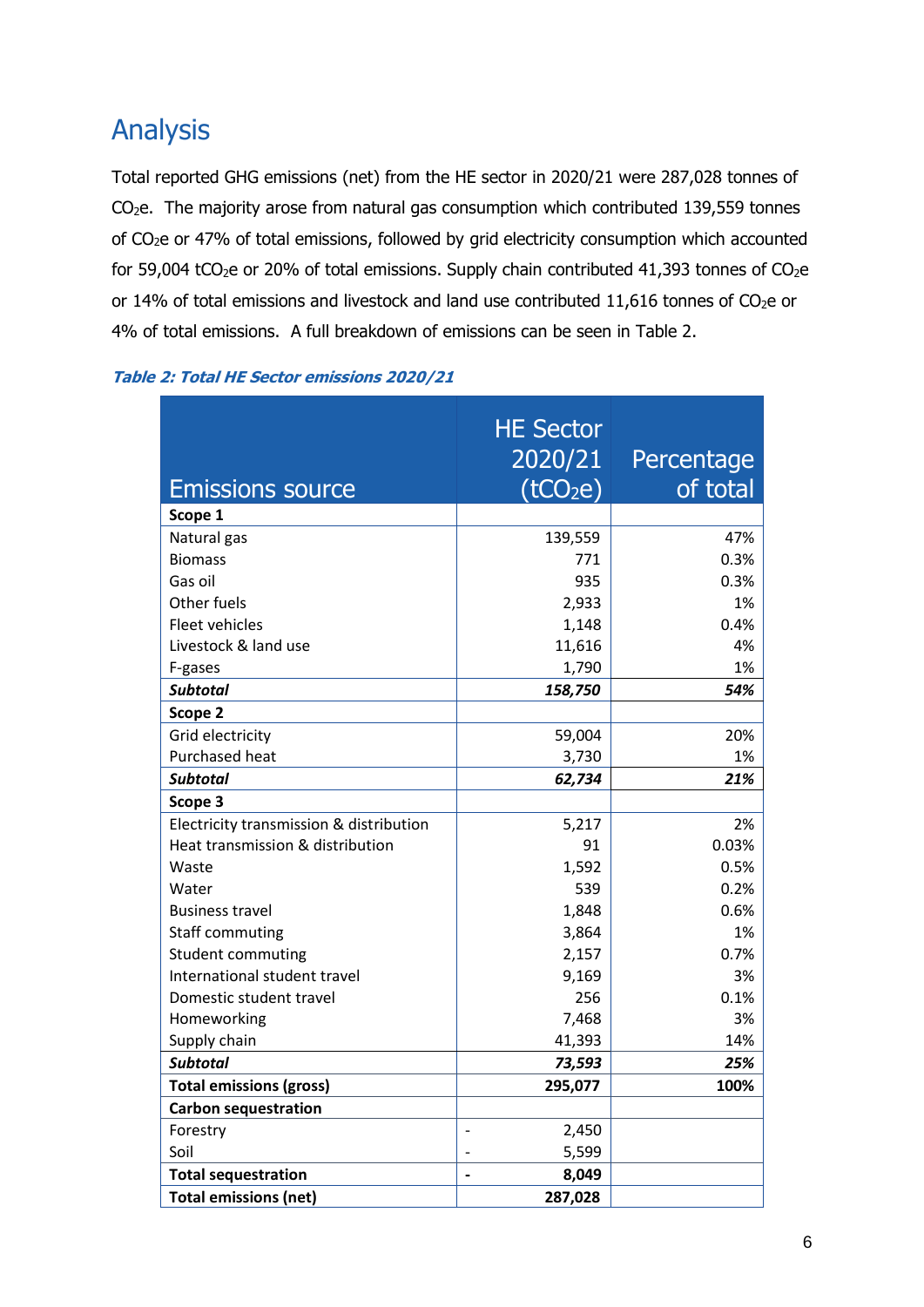As shown in Figure 2, in the reporting period 2020/21 Scope 1 sources account for 54% of total emissions (gross), Scope 2 sources account for 21% and Scope 3 sources account for the remaining 25%.

Between 2019/20 and 2020/21 total reported emissions for the HE sector reduced by 52,099 tonnes of  $CO<sub>2</sub>e$ , or 15%. A breakdown of the percentage change in emissions for each source is shown in Table 3 on the next page. The categories are slightly different from Table 2 as historic data is only available in this format.





The greatest saving came from business travel which reduced by 95% due to pandemic related travel restrictions. There was also a 77% reduction in water & sewerage emissions and a 74% reduction in commuting emissions.

The emissions associated with grid electricity reduced by 10%, however, it should be noted that the carbon intensity of UK grid electricity reduced by 9% during the reporting period.

The 86% increase in emissions from other heating fuel is due to temporary use of diesel generators at one institution. The 50% increase in refrigerant emissions is due to an improvement in reporting.

This year, for the first time, one institution reported emissions associated with livestock & land use of  $11,616$  tonnes of  $CO<sub>2</sub>e$  and emissions removal from forestry and soil carbon sequestration of 8,049 tonnes of  $CO<sub>2</sub>e$ . The net impact of these additions accounts for 1% of total emissions.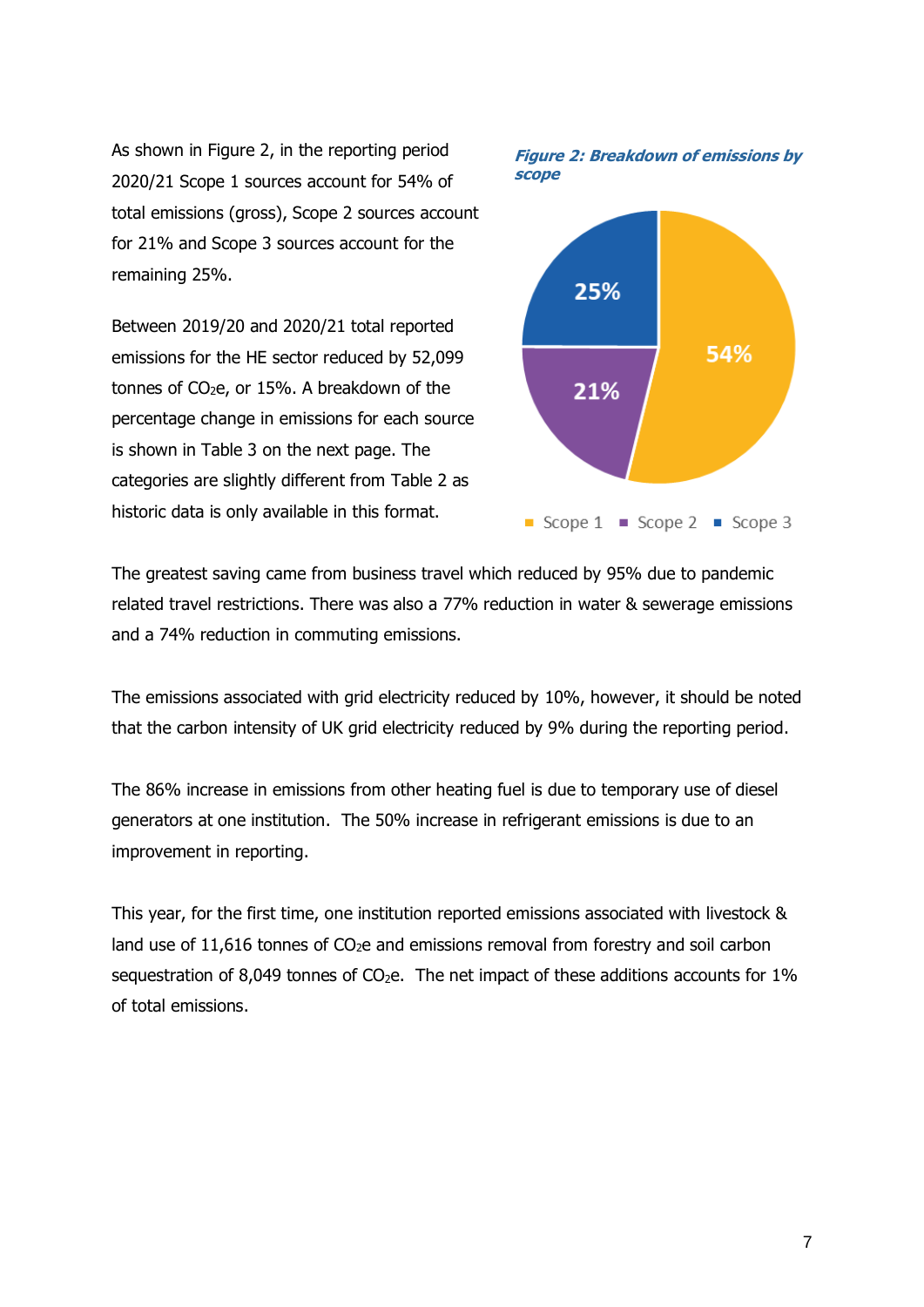|                                      |                          |                      |                      |                                         |                      |                      | Change  |
|--------------------------------------|--------------------------|----------------------|----------------------|-----------------------------------------|----------------------|----------------------|---------|
|                                      | 2015/16                  |                      |                      | 2016/17 2017/18 2018/19 2019/20 2020/21 |                      |                      | since   |
| Source of emissions                  | (tCO <sub>2</sub> e)     | (tCO <sub>2</sub> e) | (tCO <sub>2</sub> e) | (tCO <sub>2</sub> e)                    | (tCO <sub>2</sub> e) | (tCO <sub>2</sub> e) | 2019/20 |
| Electricity <sup>1</sup>             | 156,003                  | 135,848              | 105,050              | 86,697                                  | 71,521               | 64,220               | $-10%$  |
| Purchased heat                       | $\overline{\phantom{a}}$ |                      |                      |                                         |                      | 3,820                |         |
| Natural gas                          | 139,609                  | 135,402              | 137,061              | 138,830                                 | 138,356              | 139,559              | 0.9%    |
| Other heating fuel                   | 2,986                    | 1,494                | 2,220                | 1,967                                   | 2,076                | 3,868                | 86%     |
| Refrigerants                         | 612                      | 1,124                | 1,022                | 1,553                                   | 1,197                | 1,790                | 50%     |
| Land use & livestock                 |                          |                      |                      |                                         |                      | 11,616               |         |
| Waste and recycling                  | 3,076                    | 2,288                | 2,052                | 2,287                                   | 1,791                | 1,592                | $-11%$  |
| Water and sewerage                   | 2,663                    | 2,716                | 2,630                | 2,532                                   | 2,347                | 539                  | $-77%$  |
| <b>Travel</b>                        | 77,628                   | 81,274               | 75,551               | 66,835                                  | 35,832               | 1,848                | $-95%$  |
| Transport fuel                       | 1,782                    | 1,446                | 1,358                | 1,387                                   | 883                  | 1,148                | 30%     |
| Commuting                            | 13,283                   | 13,284               | 27,279               | 32,629                                  | 22,854               | 6,021                | $-74%$  |
| Homeworking                          |                          |                      |                      |                                         |                      | 7,468                |         |
| Renewables                           | 94                       | 138                  | 112                  | 556                                     | 817                  | 771                  | $-6%$   |
| International student travel         |                          |                      |                      | 6,118                                   | 25,982               | 9,169                | $-65%$  |
| Domestic student travel              |                          |                      |                      |                                         | 380                  | 256                  |         |
| Supply chain                         |                          |                      |                      |                                         | 35,000               | 41,393               |         |
| Other                                | 283                      |                      | 103                  | 99                                      | 93                   |                      |         |
| Forestry & soil carbon sequestration |                          |                      |                      |                                         |                      | 8,049                |         |
| Total                                | 398,017                  | 375,014              | 354,440              | 341,491                                 | 339,127              | 287,028              | $-15%$  |

#### **Table 3: Comparison of emissions between reporting periods**

<sup>2</sup> Please note that SSN include transmission and distribution losses in this category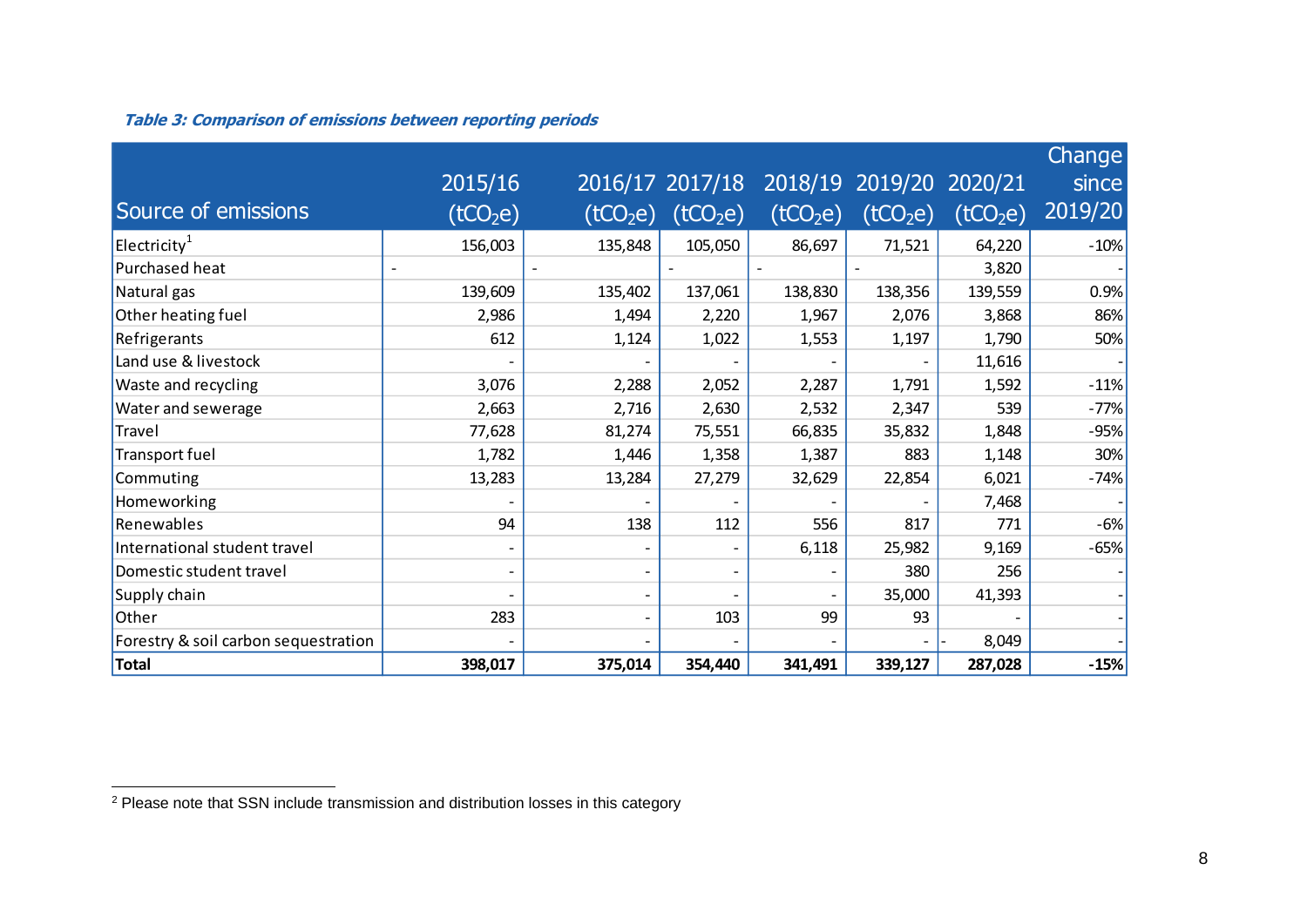A comparison of total emissions broken down by scope between reporting periods is shown in Figure 3. This shows that since PBCCD reporting began in 2015/16:

- Scope 1 emissions have increased by 9%;
- Scope 2 emissions have reduced by 56%; and
- Scope 3 emissions have reduced by 25%.



#### **Figure 3: Comparison of emissions broken down by scope between reporting periods**

Prior to 2020/21 Scope 1 emissions had reduced slightly and the increase this year is primarily due to the expansion in reporting boundaries<sup>3</sup> and the temporary use of diesel generators at one institution.

The 56% reduction in Scope 2 emissions since 2015/16 has been achieved through energy efficiency projects, renewables and the decarbonisation of the UK electricity grid, which has reduced grid carbon intensity by 48% over the past 5 years. The 25% reduction in Scope 3 emissions was due to pandemic related travel restrictions, which drastically reduced emissions from business travel, commuting and student travel.

<span id="page-8-0"></span>**Action:** EAUC-Scotland will continue to support institutions to develop net zero plans, share best practice projects, signpost sources of funding and collaboration opportunities. 

<sup>&</sup>lt;sup>3</sup> See Reporting Quality section for further details (Page 5)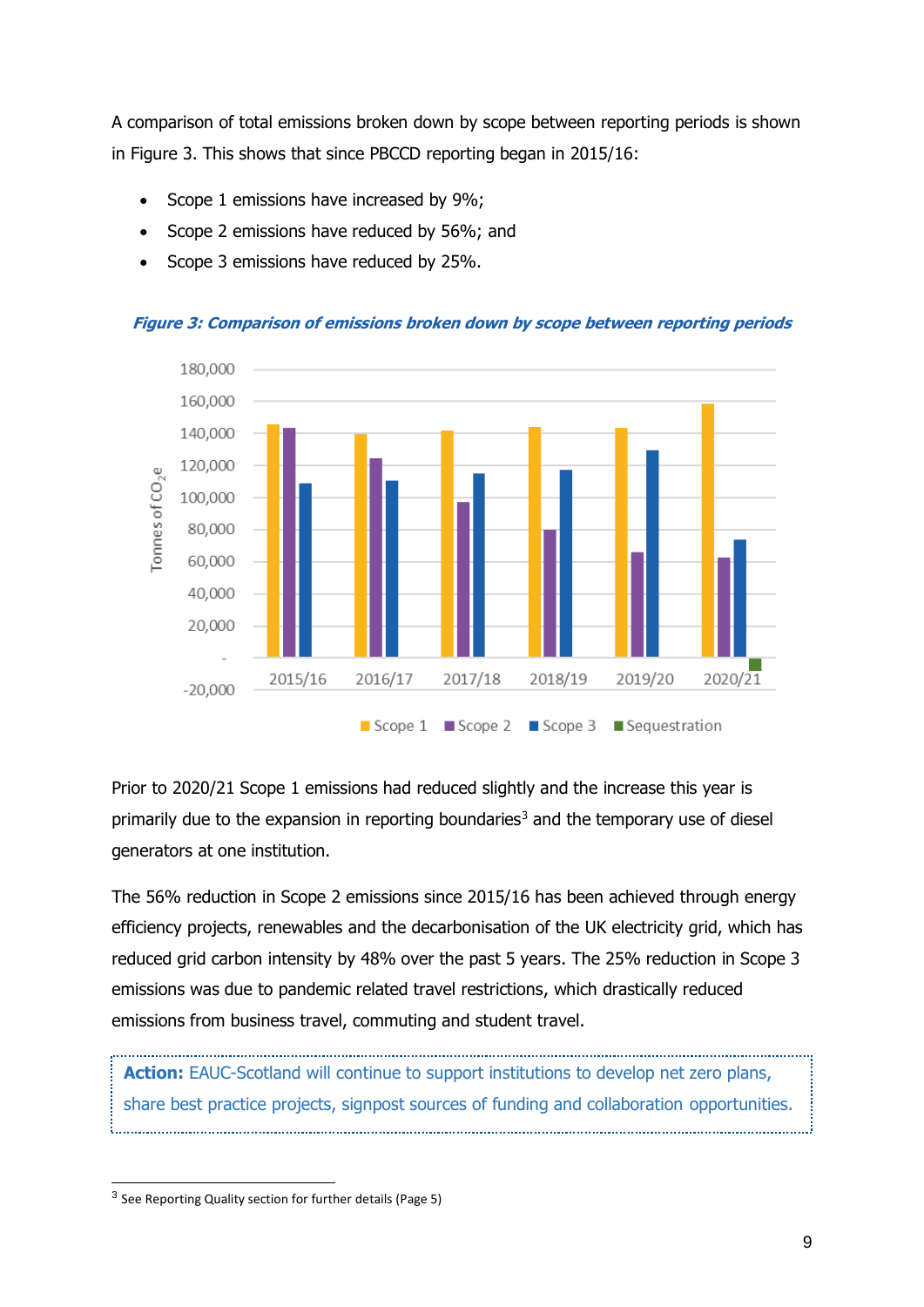### Performance Metrics

As shown in Table 4, average HE sector emissions during 2020/21 were 65.7 tonnes of  $CO<sub>2</sub>e$ per million pounds of budget and  $6.1$  tonnes of  $CO<sub>2</sub>e$  per full time equivalent (FTE) employee. These performance metrics have been modified from previous reporting periods to align with wider public sector reporting.

#### **Table 4. Performance metrics for 2020/21**

| Performance metrics                | 2020/21 |
|------------------------------------|---------|
| Budget (tCO <sub>2</sub> e/£m)     | 65.7    |
| Employees (tCO <sub>2</sub> e/FTE) | 61      |

**Action:** EAUC-Scotland will continue to encourage institutions to submit this data and improve the quality of the performance metrics.

# Case study: University of Edinburgh

The University of Edinburgh's [Sustainable Travel Policy \(2021\)](https://www.ed.ac.uk/sustainability/what-we-do/travel/climate-conscious-travel/sustainable-travel-policy-2021) sets out how all local, national and international travel taken on behalf of the University should take place.

The policy recommends a Climate Conscious Travel approach of:

- Understanding the environmental impacts of travel and using lower-carbon methods when possible
- Minimising the overall number of journeys taken
- Sequestering the carbon emissions from travel

The policy is designed to ensure the safety of staff and students and better manage finances.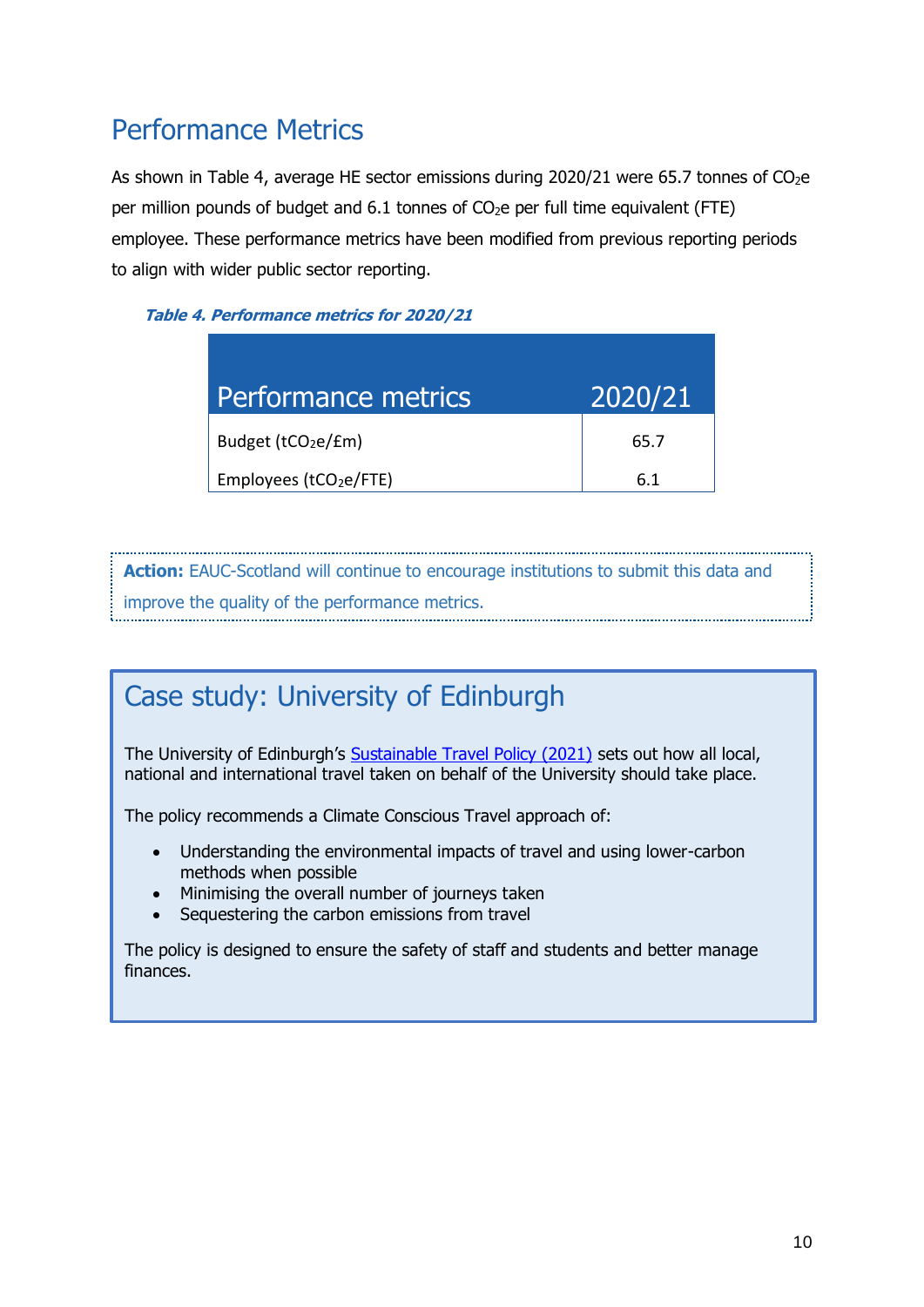# <span id="page-10-0"></span>Summary & Recommendations

The sixth mandatory year of the Public Bodies Climate Change Duties (PBCCD) reporting has shown significant progression for universities with GHG emissions and sustainability reporting.

Headline points to note:

- There has been a 15% decrease in HE sector GHG emissions (net) since 2019/20, primarily due to pandemic related travel restrictions;
- Scope 1 emissions have increased this year by 11% due to an expansion of reporting boundaries; and
- The training and peer review sessions that EAUC-Scotland provided to institutions has resulted in better quality data and more key sources of emissions being reported such as supply chain and land use.

The progress achieved to date is impressive but going forward it is important that the HE sector prioritises decarbonising heat in order to reduce its Scope 1 emissions. These emissions are generally under the direct control of institutions and should therefore present some of the greatest reduction opportunities. Delivering these reductions will be essential to meet the more ambitious targets set by the Scottish Government in the Climate Change [\(Duties of Public Bodies: Reporting Requirements\) \(Scotland\) Amendment Order 2020.](https://www.legislation.gov.uk/ssi/2020/281/contents/made)

Business travel is a key source of emissions for the HE Sector. Changes to working practices in 2020/21 made necessary by the pandemic have reduced these emissions by 95%. Going forward this presents a huge opportunity to deliver long-term organisational change and emissions reductions from both business travel and commuting.

With the significant developments in policy from the Scottish Government and the suite of support on offer from EAUC-Scotland, it is hoped that future reporting years will see further improvements in both the quality of submissions and the reductions delivered.